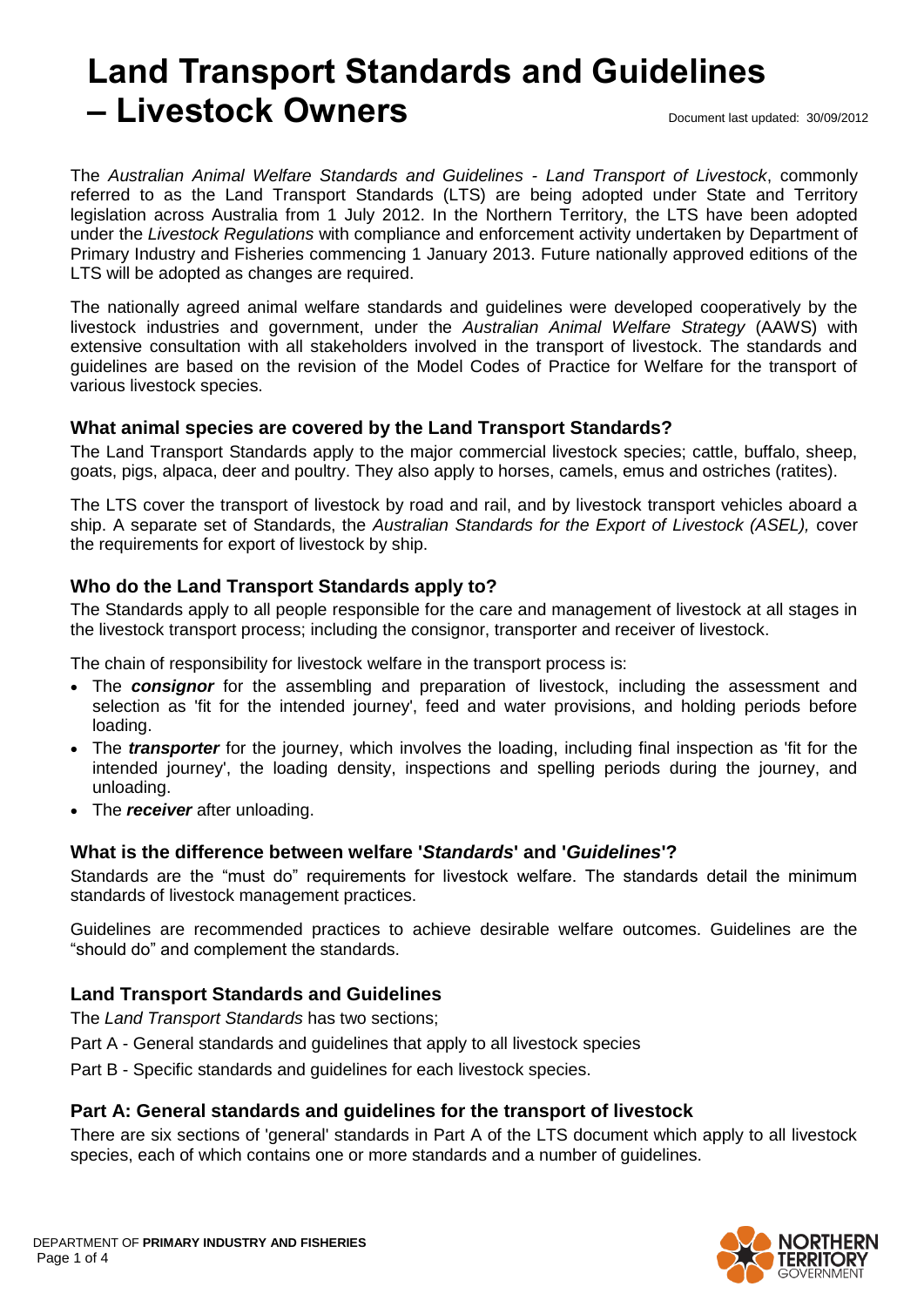1. *Responsibilities and planning* - These standards identify the people responsible for the care and management of the livestock at all stages of the transport process. They identify certain journey planning requirements which must be carried out and require that contingency measures are in place to minimise the risks to livestock welfare. The guidelines list the recommended practices for consignors, drivers and transport companies, receivers and those responsible for trip planning.

If the journey period will **exceed a 24 hour period**, there are additional responsibilities.

These responsibilities include providing the truck driver with records showing:

- Date and time the livestock last had access to water
- Livestock were assessed at fit for the intended journey
- Emergency contact details for if problems are encountered during the journey.

This information can be recorded on the Waybill provided to the truck driver or recorded on the trucking docket.

Truck drivers must also record the date and time of inspections, welfare concerns and actions taken during the journey. This information should be provided to the receiver at the destination if problems were encountered.

- 2. *Stock-handling competenc***y**  The objective of this standard is to ensure persons responsible for handling, managing or transporting livestock are competent, and that all those involved are either competent or supervised by a competent person. The guidelines outline the elements of competency for each phase of the transport process.
- 3. *Transport vehicles and facilities for livestock* This standard requires livestock transport vehicles and facilities for holding, loading and unloading livestock to be constructed, maintained and operated to minimise the risks to livestock welfare.
- 4. *Pre-transport selection of livestock* The objectives of these standards are to ensure all livestock prepared and selected for transport, are 'fit for the intended journey' (refer to the MLA published booklet 'Is it fit to load?').The standards detail certain criteria for which an animal is deemed 'not fit for a journey', and what must be done with animals assessed as not fit. **It is the responsibility of the consignor to ensure they only supply livestock that are assessed as 'fit for the intended journey'.** The transport driver has a joint responsibility in ensuring only animals assessed as 'fit for the intended journey' are loaded. The guidelines give recommendations on selection of livestock, and feed, water and rest considerations.
	- Livestock must be provided with water, food and rest (a spell) once the maximum permitted time off water is reached, before continuing the current journey, or before starting another journey;
	- the timeframe in which stock must be provided with water at a salevard or spelling facility when no documentation is available indicating when stock last had access to water;
	- Loading density and segregation of animals;
	- Livestock handling that is appropriate to the animal species and class;
	- Limitations on the use of electric prodders and dogs;
	- Action required when distressed or injured stock are identified; and
	- The guidelines cover recommendations on loading; loading density, livestock handling, weak, ill or injured livestock, segregation during transport, driving management, weather conditions, in-transit inspection, feed, water, rest, stops and spells during and after the journey, and unloading and identifying ill or injured stock on arrival.
- 5. *Loading, transporting and unloading livestock* These standards are to ensure livestock are handled, loaded, transported and unloaded in a manner that minimises risks to livestock welfare.
- 6. *Humane destruction* These standards provide for where it is necessary to destroy livestock, it is done promptly, safely and humanely. The guidelines detail humane destruction methods and procedures.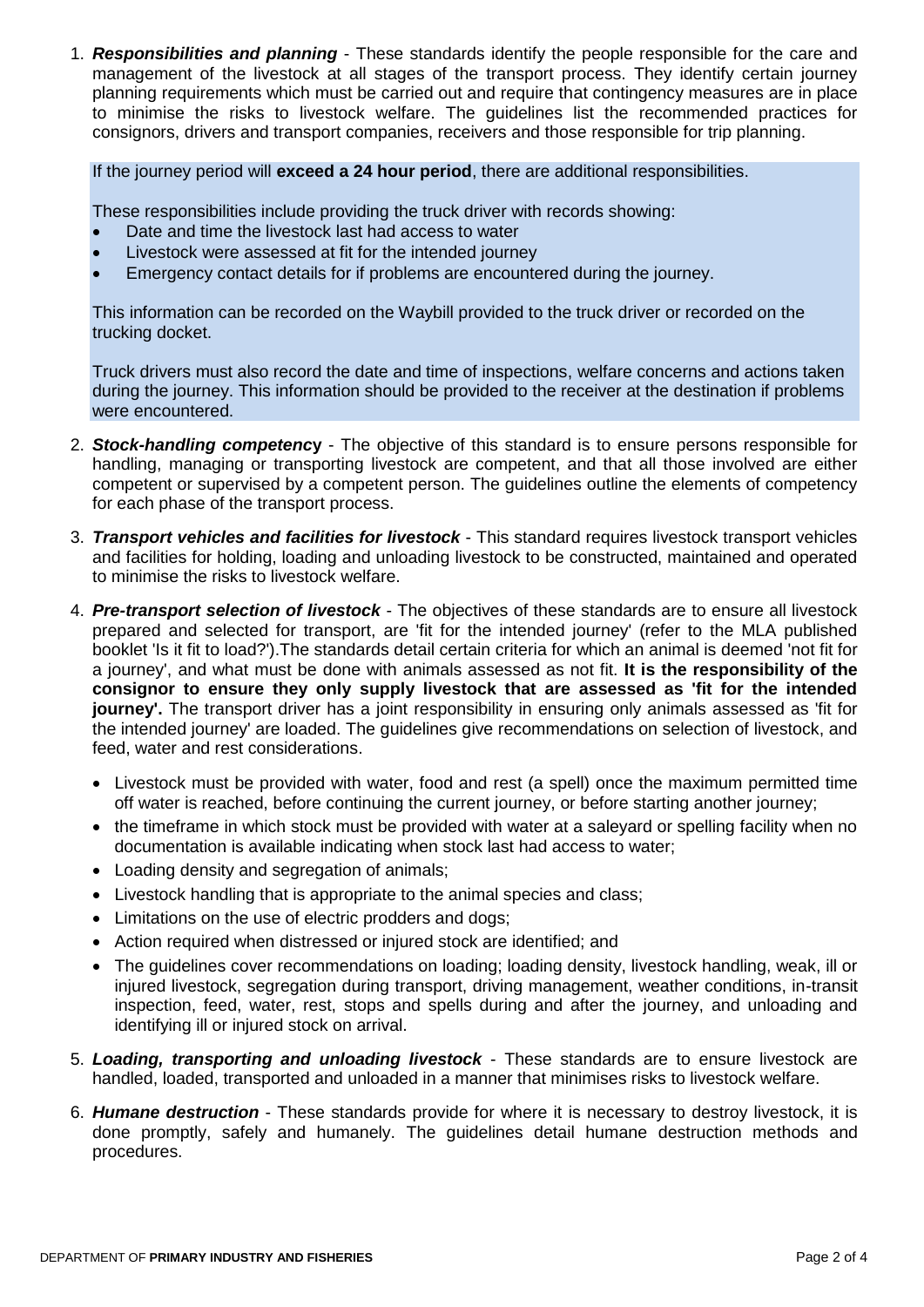## **Part B: Species specific requirements**

This section of the LTS document specifies the specific requirements for the transport of the various livestock species.

Each species section details standards and guidelines for:

- The **maximum permitted** *time off water* period for the particular classes of stock (adults, young, pregnant or lactating females etc). Refer to Table 1 for maximum time periods for the major commercial livestock species;
- The required **minimum** *spell period* (water, food and rest) once livestock reach the maximum permitted time off water period. Refer to Table 1 for minimum spelling periods for the major commercial livestock species;
- Any permitted extension of journey time where feed and water is provided in-transit;
- Restrictions on the use of **electric prodders** in certain species / class of animals;
- Restrictions on the use of **dogs** in certain species / class of animals; and
- Segregation of certain classes of stock.

The species specific guidelines give recommendations on such details as:

- considerations for long distance travel and fitness;
- food and water;
- loading density;
- vehicles and facilities;
- handling; and
- humane destruction methods.

#### **What are my obligations during livestock transport?**

The Northern Territory *Livestock Regulations* requires all people involved in the livestock transport process to comply with the *Land Transport Standards*. There will be penalties including infringement notices or prosecution for those people found to be in breach of the standards.

As the owner/manager of livestock, you may be responsible for the consignment, transportation and receival of livestock or part of the transport process. It is important that you understand your responsibilities and how your decisions can impact on the welfare of livestock throughout the transport process. A poor decision in planning and preparation of the consignment can have devastating welfare outcomes during the transport and following receival at the destination. It is also your responsibility to ensure all staff are aware of their responsibilities.

The Land Transport Standards for specific livestock species outline the standards for each livestock species. This information is available on the departments website at [www.nt.gov.au/d/livestockwelfare](http://www.nt.gov.au/d/livestockwelfare)

#### **Livestock Management Standards**

The [Land Transport Standards](http://www.animalwelfarestandards.net.au/land-transport/) (Edition One, December 2008) is the first of a series of national livestock management standards to be introduced across States and Territories. Edition 1.1 of the LTS has been endorsed by the Australian Governments' Standing Council on Primary Industries and has some minor changes to standards. Standards for cattle, sheep and horses are currently being developed.